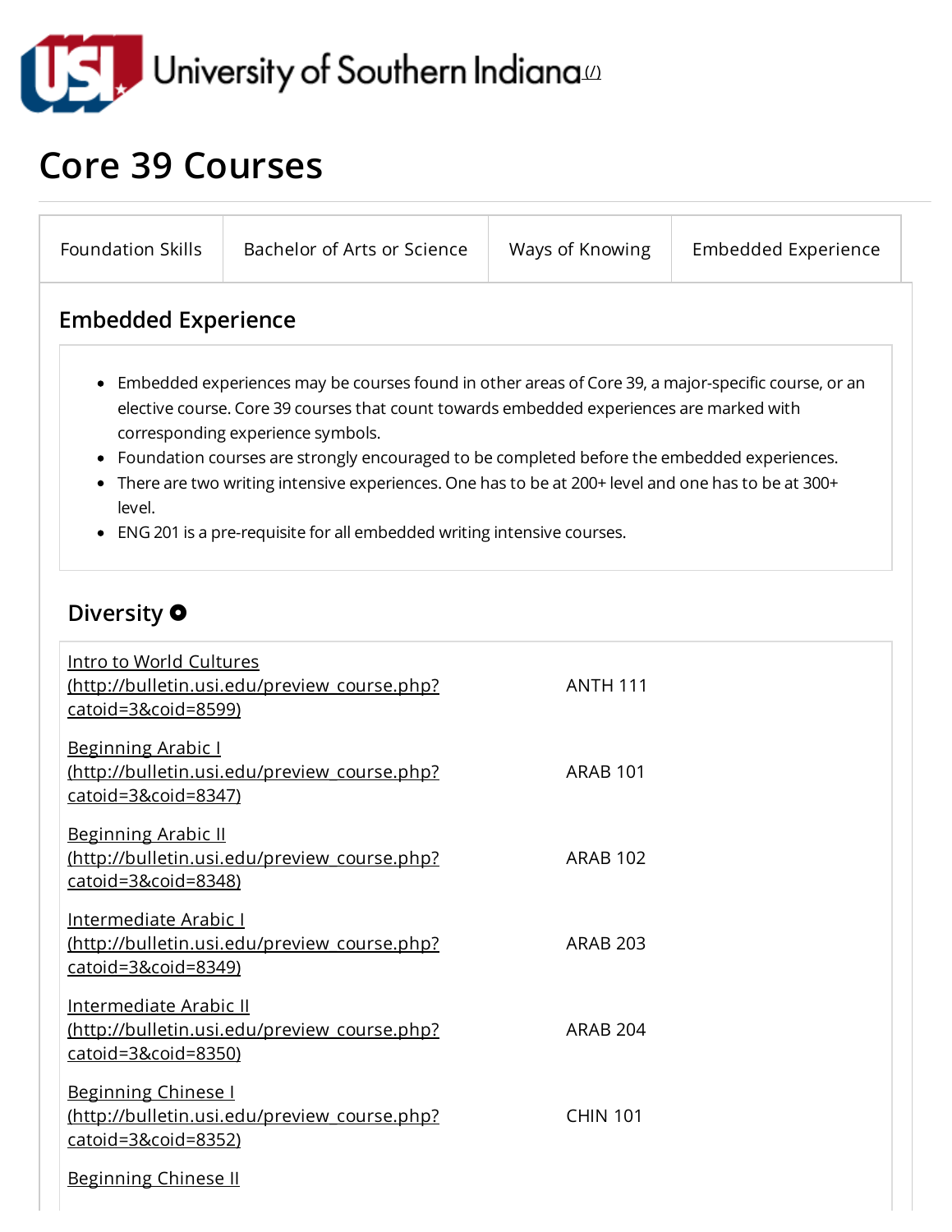| (http://bulletin.usi.edu/preview_course.php?<br>catoid=3&coid=8353)                                              | <b>CHIN 102</b> |
|------------------------------------------------------------------------------------------------------------------|-----------------|
| Intermediate Chinese I<br>(http://bulletin.usi.edu/preview course.php?<br>$catoid = 38coid = 8354$               | <b>CHIN 203</b> |
| <b>Intermediate Chinese II</b><br>(http://bulletin.usi.edu/preview course.php?<br>catoid=3&coid=8355)            | <b>CHIN 204</b> |
| <b>Rhetoric and Diversity</b><br>(http://bulletin.usi.edu/preview_course.php?<br>catoid=3&coid=8138)             | <b>CMST 308</b> |
| <b>Intercultural Communications</b><br>(http://bulletin.usi.edu/preview course.php?<br>$catoid = 3 &cold = 8142$ | <b>CMST 317</b> |
| Diversity in Mass Media<br>(http://bulletin.usi.edu/preview course.php?<br>catoid=3&coid=17973)                  | <b>COMM 486</b> |
| Dental Hygiene Theory II<br>(http://bulletin.usi.edu/preview_course.php?<br>catoid=3&coid=8656)                  | <b>DTHY 351</b> |
| Diversity & Equity in Education<br>(http://bulletin.usi.edu/preview course.php?<br>catoid=3&coid=7946)           | <b>EDUC 221</b> |
| African American Literature<br>http://bulletin.usi.edu/preview_course.php?<br>$catoid = 3 &cold = 8213$          | <b>ENG 231</b>  |
| Women in Literature: 18th Century<br>(http://bulletin.usi.edu/preview_course.php?<br>$catoid = 3&cide = 8218$    | <b>ENG 288</b>  |
| Ethnic Literature in America<br>(http://bulletin.usi.edu/preview course.php?<br>catoid=3&coid=8232)              | <b>ENG 330</b>  |
| <b>Beginning French I</b><br>http://bulletin.usi.edu/preview course.php?<br>catoid=3&coid=8357)                  | <b>FREN 101</b> |
| <b>Beginning French II</b><br>(http://bulletin.usi.edu/preview_course.php?<br>catoid=3&coid=8358)                | <b>FREN 102</b> |
| <u>Intermediate French I</u><br>(http://bulletin.usi.edu/preview course.php?                                     | <b>FREN 203</b> |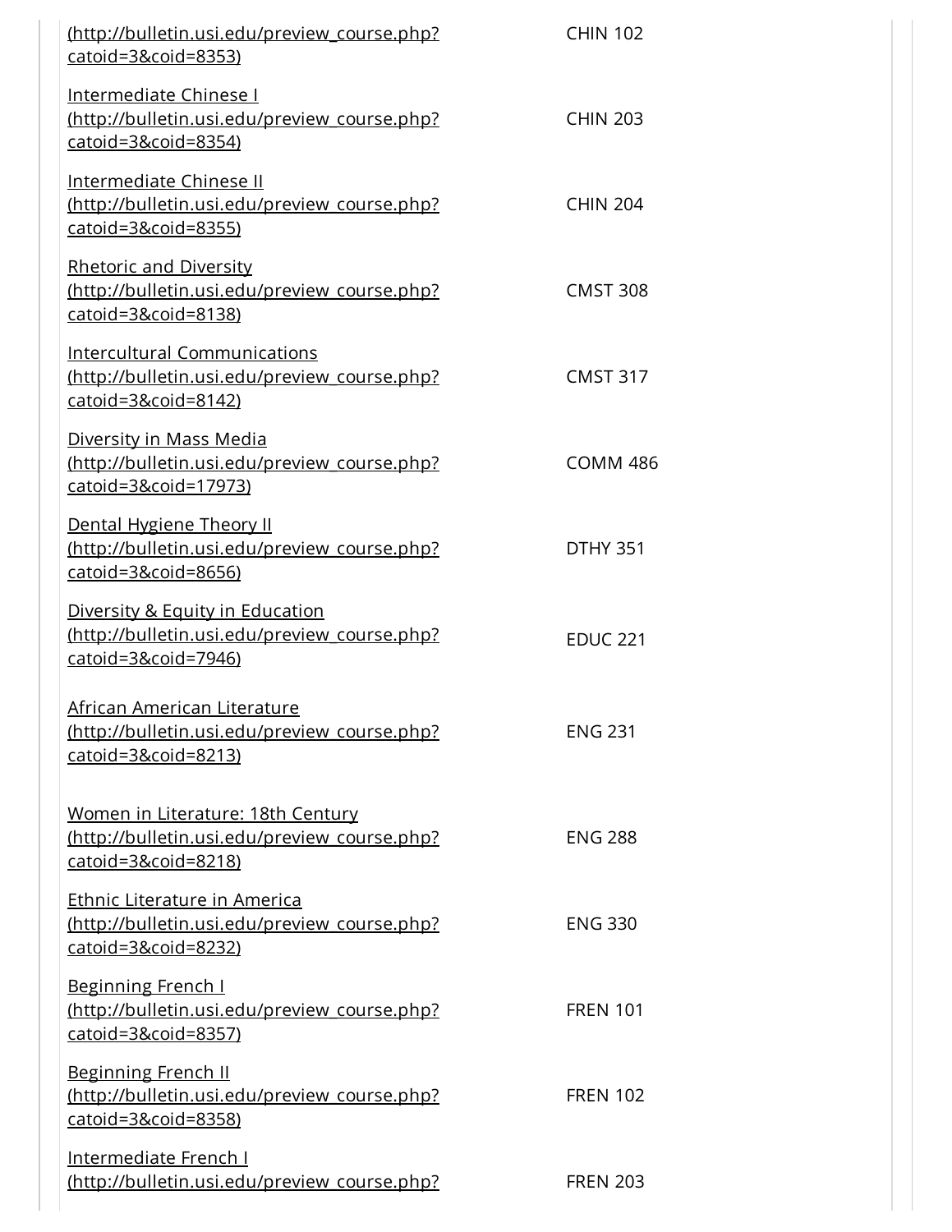| <u>catoid=3&amp;coid=8359)</u>                                                                                                          |                 |
|-----------------------------------------------------------------------------------------------------------------------------------------|-----------------|
| <b>Intermediate French II</b><br>(http://bulletin.usi.edu/preview course.php?<br>catoid=3&coid=8360)                                    | <b>FREN 204</b> |
| <b>Advanced French I</b><br>(http://bulletin.usi.edu/preview_course.php?<br>catoid=3&coid=8365)                                         | <b>FREN 306</b> |
| <b>Beginning German I</b><br>(http://bulletin.usi.edu/preview course.php?<br>catoid=3&coid=8375)                                        | <b>GERM 101</b> |
| <b>Beginning German II</b><br>(http://bulletin.usi.edu/preview course.php?<br>catoid=3&coid=8376)                                       | <b>GERM 102</b> |
| <b>Intermediate German I</b><br>(http://bulletin.usi.edu/preview_course.php?<br>catoid=3&coid=8377)                                     | <b>GERM 203</b> |
| <u>Intermediate German II</u><br>(http://bulletin.usi.edu/preview course.php?<br>$catoid = 38coid = 9481$                               | <b>GERM 204</b> |
| <b>Advanced German I</b><br>http://bulletin.usi.edu/preview course.php?<br>catoid=3&coid=8382)                                          | <b>GERM 306</b> |
| Intro to Gender Studies<br>(http://bulletin.usi.edu/preview_course.php?<br><u>catoid=3&amp;coid=8333)</u>                               | <b>GNDR 111</b> |
| <b>Ethics and Healthcare in a Pluralistic Society</b><br>(http://bulletin.usi.edu/preview course.php?<br><u>catoid=3&amp;coid=8695)</u> | HP 356          |
| Beginning Japanese I<br>(http://bulletin.usi.edu/preview course.php?<br>catoid=3&coid=8392)                                             | <b>JPN 101</b>  |
| Beginning Japanese II<br>(http://bulletin.usi.edu/preview course.php?<br>catoid=3&coid=8393)                                            | JPN 102         |
| Intermediate Japanese I<br>(http://bulletin.usi.edu/preview_course.php?<br>catoid=3&coid=8394)                                          | <b>JPN 203</b>  |
| Intermediate Japanese II<br>(http://bulletin.usi.edu/preview course.php?<br>catoid=3&coid=8395)                                         | <b>JPN 204</b>  |
| Advanced Japanese I                                                                                                                     |                 |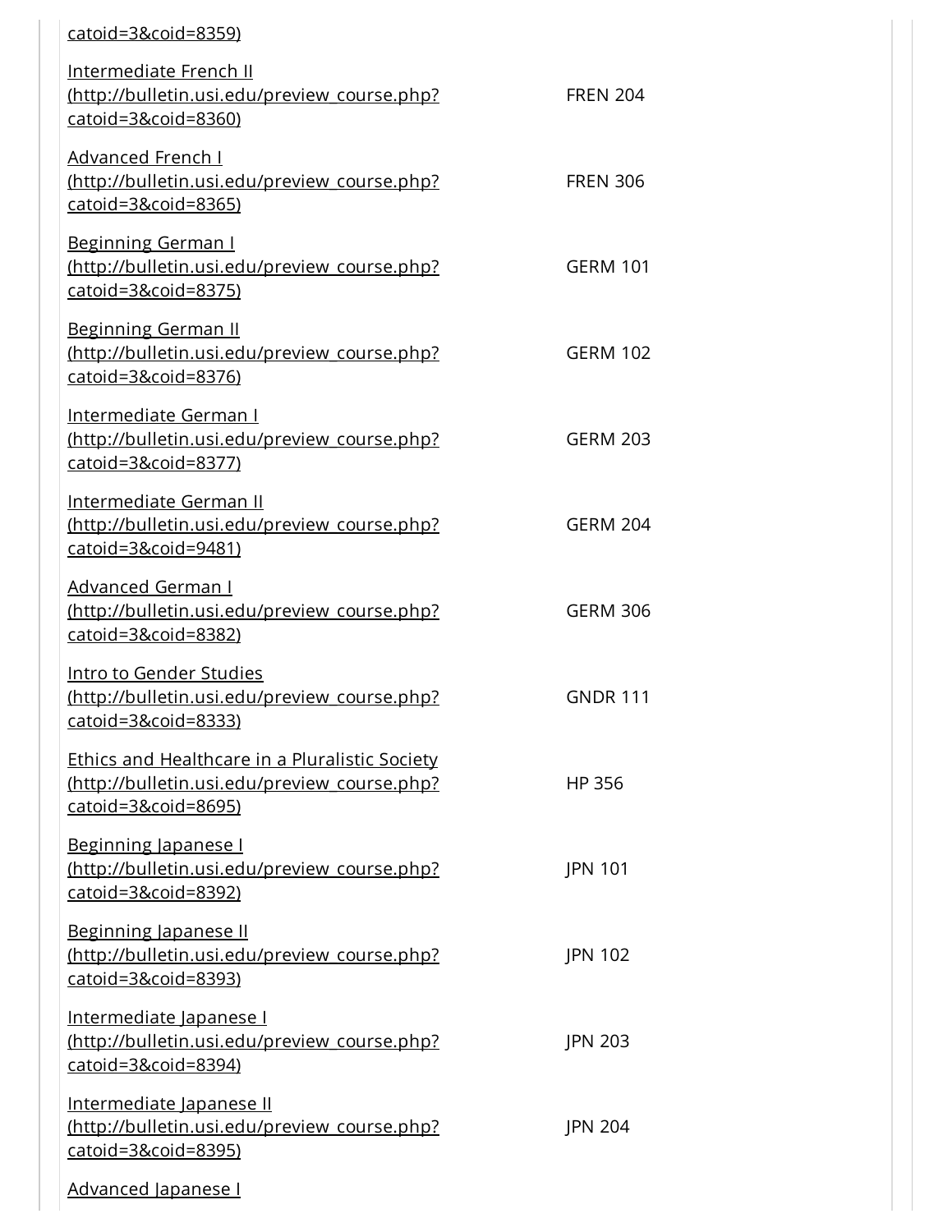| (http://bulletin.usi.edu/preview_course.php?<br>catoid=3&coid=8398)                                               | <b>JPN 306</b>  |
|-------------------------------------------------------------------------------------------------------------------|-----------------|
| <b>Beginning Latin I</b><br>(http://bulletin.usi.edu/preview course.php?<br>$catoid = 38\text{coid} = 8401)$      | <b>LATN 101</b> |
| <b>Beginning Latin II</b><br>(http://bulletin.usi.edu/preview course.php?<br>catoid=3&coid=8402)                  | <b>LATN 102</b> |
| <b>Intermediate Latin I</b><br>(http://bulletin.usi.edu/preview_course.php?<br>catoid=3&coid=8403)                | <b>LATN 203</b> |
| <b>Intermediate Latin II</b><br>(http://bulletin.usi.edu/preview course.php?<br>catoid=3&coid=8404)               | <b>LATN 204</b> |
| Intro to Professional Nursing<br>(http://bulletin.usi.edu/preview course.php?<br>$catoid = 38\text{coid} = 8613)$ | <b>NURS 246</b> |
| Introduction to Philosophy<br>(http://bulletin.usi.edu/preview_course.php?<br>$catoid = 3&cide = 8473$            | <b>PHIL 200</b> |
| <u>Intro to Ethics</u><br>(http://bulletin.usi.edu/preview course.php?<br>$catoid = 3&cide = 8474$                | <b>PHIL 201</b> |
| <b>Principles of Sociology</b><br>(http://bulletin.usi.edu/preview course.php?<br>catoid=3&coid=8558)             | <b>SOC 121</b>  |
| <b>Marriage and Family</b><br>(http://bulletin.usi.edu/preview course.php?<br>catoid=3&coid=8563)                 | <b>SOC 261</b>  |
| <u>Beginning Spanish I</u><br>(http://bulletin.usi.edu/preview_course.php?<br>catoid=3&coid=8406)                 | <b>SPAN 101</b> |
| <b>Beginning Spanish II</b><br>(http://bulletin.usi.edu/preview course.php?<br>catoid=3&coid=8407)                | <b>SPAN 102</b> |
| <u>Intermediate Spanish I</u><br>(http://bulletin.usi.edu/preview_course.php?<br>catoid=3&coid=8408)              | <b>SPAN 203</b> |
| <u>Intermediate Spanish II</u><br>(http://bulletin.usi.edu/preview course.php?<br>catoid=3&coid=8409)             | <b>SPAN 204</b> |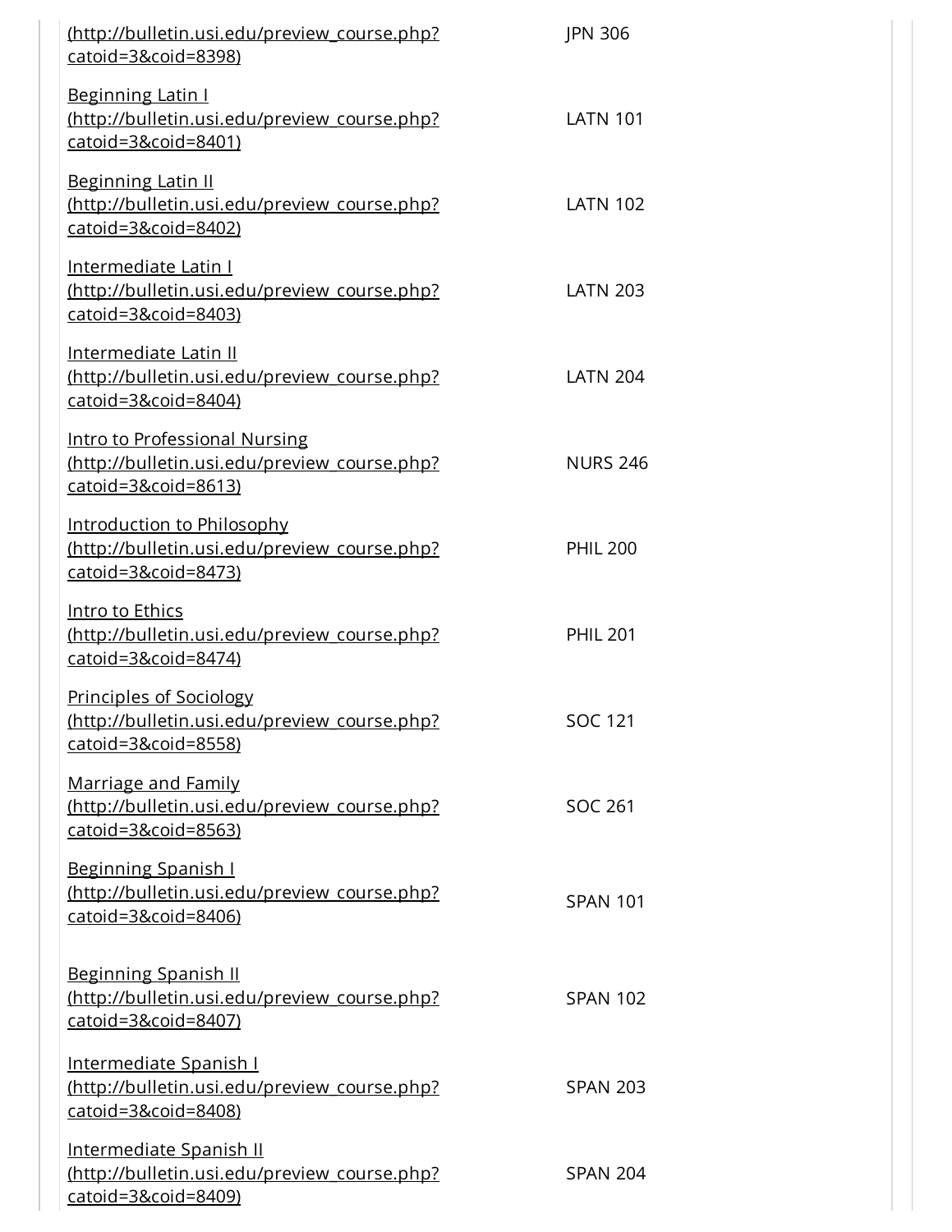| Advanced Spanish I<br>(http://bulletin.usi.edu/preview course.php?<br>catoid=3&coid=8414)                 | <b>SPAN 306</b> |
|-----------------------------------------------------------------------------------------------------------|-----------------|
| Diversity in Sport<br>(http://bulletin.usi.edu/preview course.php?<br>catoid=3&coid=9522)                 | <b>SPTM 453</b> |
| <b>Fundamentals of Acting</b><br>(http://bulletin.usi.edu/preview course.php?<br>$catoid = 3&cide = 8440$ | <b>THTR 251</b> |
| <b>Cultural Awareness</b><br>(http://bulletin.usi.edu/preview course.php?<br>$catoid = 38\ncoid = 13845$  | <b>WLC 155</b>  |

## Global

| Peoples of Africa<br>(http://bulletin.usi.edu/preview_course.php?<br>catoid=3&coid=9502)                     | <b>ANTH 326</b> |
|--------------------------------------------------------------------------------------------------------------|-----------------|
| The Ethics of Global Engagement<br>(http://bulletin.usi.edu/preview course.php?<br>$catoid = 38coid = 9654)$ | <b>BGS 301</b>  |
| <b>Environmental Conservation</b><br>(http://bulletin.usi.edu/preview course.php?<br>catoid=3&coid=8863)     | <b>BIOL 251</b> |
| Literacy, Language, and Culture<br>(http://bulletin.usi.edu/preview_course.php?<br>catoid=3&coid=7977)       | <b>EDUC 381</b> |
| Non Western World Literature<br>(http://bulletin.usi.edu/preview course.php?<br>catoid=3&coid=9567)          | <b>ENG 371</b>  |
| Western World Literature<br>(http://bulletin.usi.edu/preview course.php?<br>catoid=3&coid=9568)              | <b>ENG 372</b>  |
| The French Film (Taught in English)<br>(http://bulletin.usi.edu/preview course.php?<br>catoid=3&coid=8364)   | <b>FREN 275</b> |
| <b>Francophone Cultures</b><br>(http://bulletin.usi.edu/preview course.php?<br>catoid=3&coid=8362)           | <b>FREN 308</b> |
| <b>World Geography</b><br>(http://bulletin.usi.edu/preview course.php?<br>catoid=3&coid=8927)                | <b>GEOG 330</b> |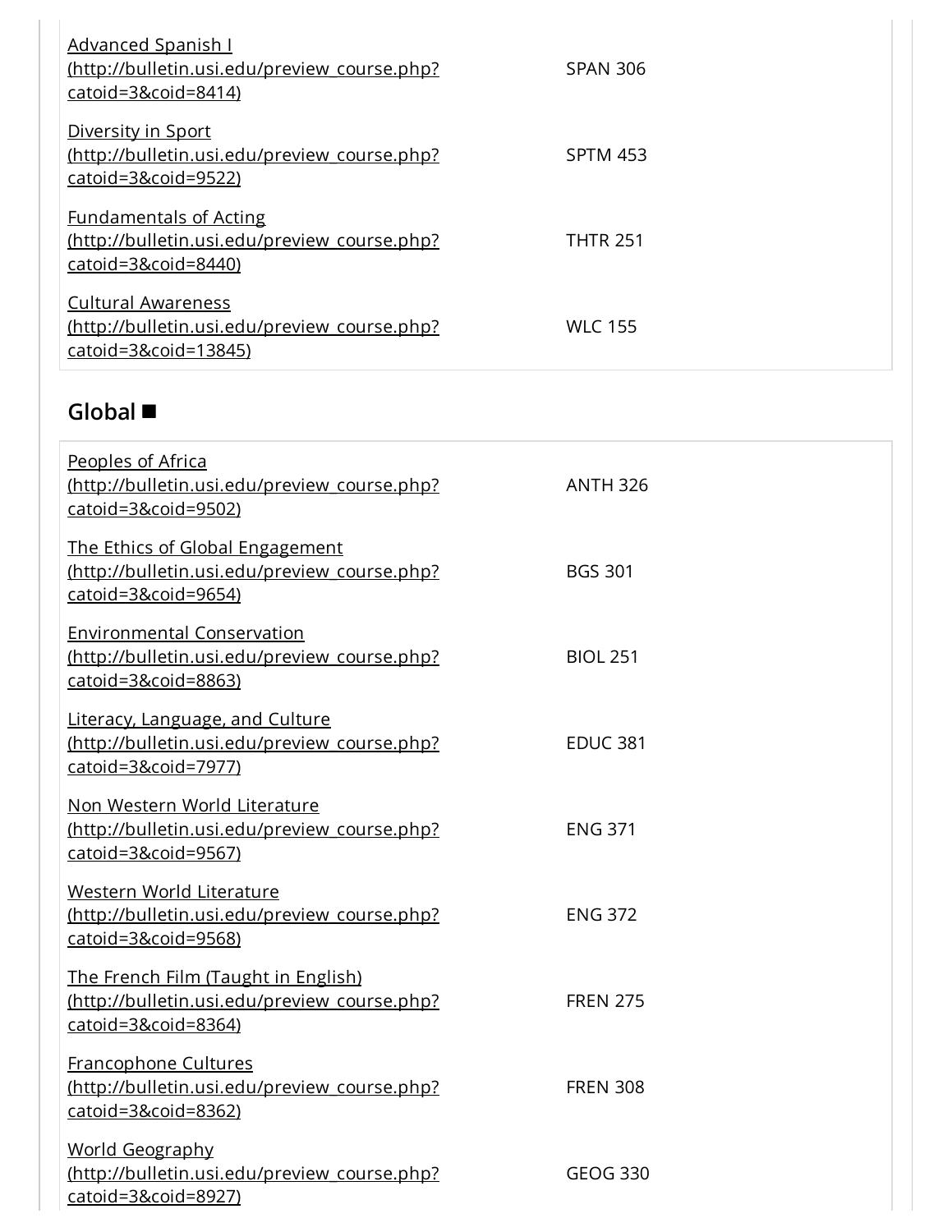| The German Film<br>(http://bulletin.usi.edu/preview_course.php?<br>catoid=3&coid=8381)                                  | <b>GERM 275</b> |
|-------------------------------------------------------------------------------------------------------------------------|-----------------|
| Germanic Cultures<br>(http://bulletin.usi.edu/preview course.php?<br>catoid=3&coid=8379)                                | <b>GERM 308</b> |
| Interprofessional Perspectives on Global Health<br>(http://bulletin.usi.edu/preview course.php?<br>catoid=3&coid=13860) | <b>IPH 401</b>  |
| Contemporary Issues in Sport & Exercise<br>(http://bulletin.usi.edu/preview course.php?<br>catoid=3&coid=9509)          | <b>KIN 492</b>  |
| <b>International Politics</b><br>(http://bulletin.usi.edu/preview course.php?<br>catoid=3&coid=8502)                    | <b>POLS 271</b> |
| <b>Comparative Politics</b><br>(http://bulletin.usi.edu/preview course.php?<br>$catoid = 3&cid=8503)$                   | <b>POLS 281</b> |
| Seminar in Sociology: Globalization<br>(http://bulletin.usi.edu/preview course.php?<br>catoid=3&coid=8568)              | <b>SOC 370</b>  |
| <b>The Hispanic Film</b><br>(http://bulletin.usi.edu/preview_course.php?<br>catoid=3&coid=8412)                         | <b>SPAN 275</b> |
| <b>Hispanic Cultures</b><br>(http://bulletin.usi.edu/preview course.php?<br>$catoid = 38\text{coid} = 8416)$            | <b>SPAN 308</b> |
| Contemporary Issues in Sport & Exercise<br>(http://bulletin.usi.edu/preview course.php?<br>catoid=3&coid=7906)          | <b>SPTM 492</b> |

## **Writing Intensive ▲**

| <b>Advertising Copywriting</b><br>(http://bulletin.usi.edu/preview course.php?<br>$catoid = 38\text{coid} = 8115$ | ADV 347         |
|-------------------------------------------------------------------------------------------------------------------|-----------------|
| American Life<br>(http://bulletin.usi.edu/preview course.php?<br>catoid=3&coid=9496)                              | <b>ANTH 235</b> |
| Asian Art (http://bulletin.usi.edu/preview course.php?<br>$catoid = 3&cid= 8102$                                  | <b>ARTH 335</b> |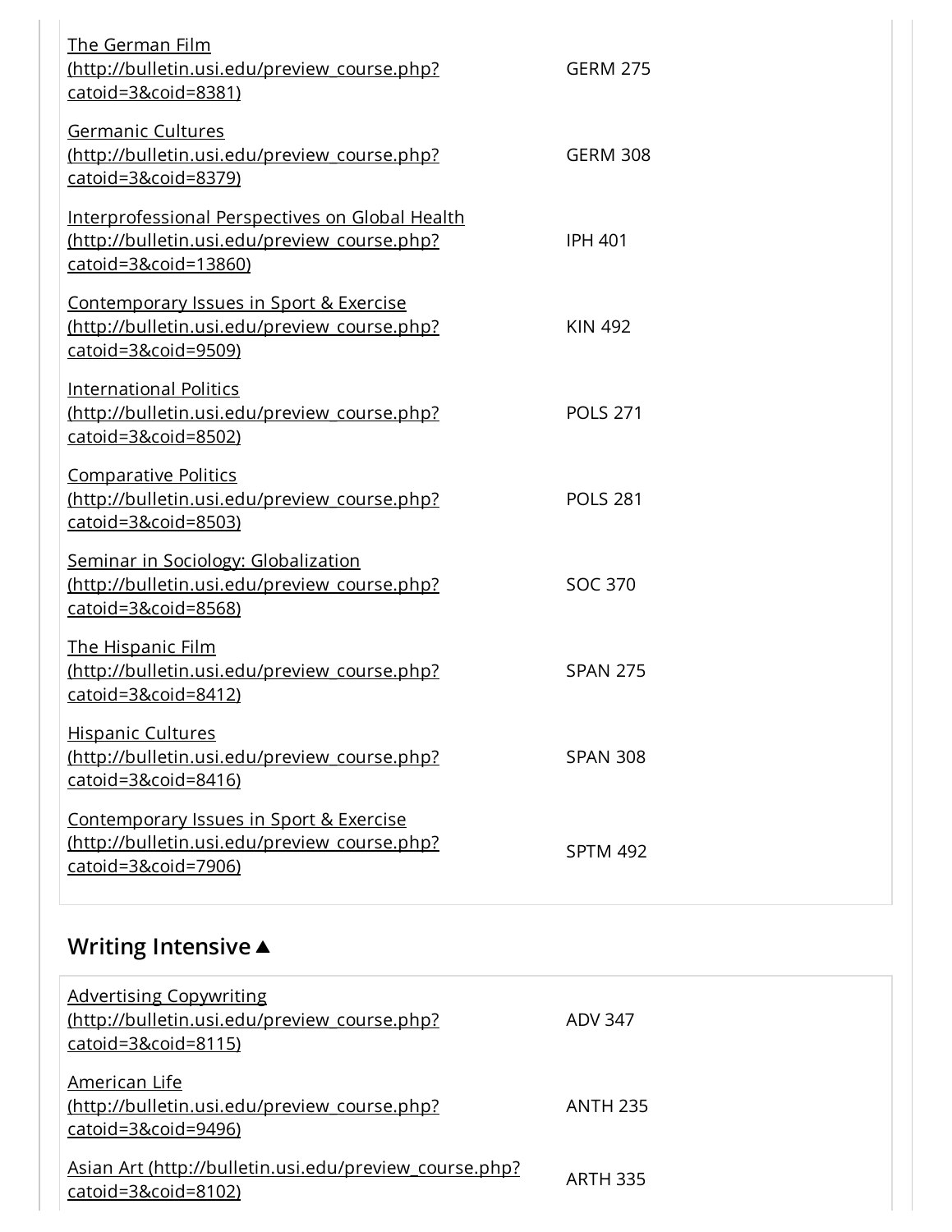| <b>Business Communications</b><br>http://bulletin.usi.edu/preview course.php?<br>catoid=3&coid=7695)                             | <b>BCOM 231</b> |
|----------------------------------------------------------------------------------------------------------------------------------|-----------------|
| The Ethics of Global Engagement<br>(http://bulletin.usi.edu/preview course.php?<br>catoid=3&coid=9654)                           | <b>BGS 301</b>  |
| Personal & Professional Development<br>(http://bulletin.usi.edu/preview course.php?<br>$\frac{catoid = 3&\text{coid} = 9480}{2}$ | <b>BGS 498</b>  |
| <b>Chemistry Seminar I</b><br>(http://bulletin.usi.edu/preview course.php?<br>$catoid = 38coid = 8902)$                          | <b>CHEM 218</b> |
| <u>Chemistry Seminar II</u><br>(http://bulletin.usi.edu/preview course.php?<br>catoid=3&coid=8906)                               | <b>CHEM 318</b> |
| <b>Chemistry Seminar III</b><br>(http://bulletin.usi.edu/preview course.php?<br>catoid=3&coid=8913)                              | <b>CHEM 418</b> |
| Criminal Justice Studies Capstone<br>(http://bulletin.usi.edu/preview course.php?<br>$catoid = 3&cid=8596)$                      | <b>CRIM 475</b> |
| Critique, Clinical Correlation, & Case Analysis<br>(http://bulletin.usi.edu/preview course.php?<br>catoid=3&coid=8808)           | <b>DMS 333</b>  |
| Dental Hygiene Theory II<br>(http://bulletin.usi.edu/preview course.php?<br>catoid=3&coid=8656)                                  | <b>DTHY 351</b> |
| Diversity & Equity in Education<br>(http://bulletin.usi.edu/preview course.php?<br>catoid=3&coid=7946)                           | <b>EDUC 221</b> |
| Seminar in Professional Education<br>(http://bulletin.usi.edu/preview course.php?<br>catoid=3&coid=8016)                         | <b>EDUC 458</b> |
| <u>Non Western World Literature</u><br>http://bulletin.usi.edu/preview course.php?<br>catoid=3&coid=9567)                        | <b>ENG 371</b>  |
| Western World Literature<br>(http://bulletin.usi.edu/preview course.php?<br>$catoid = 3&cide = 9568$                             | <b>ENG 372</b>  |
| <u>Technical Writing</u><br>(http://bulletin.usi.edu/preview course.php?                                                         | <b>ENG 210</b>  |